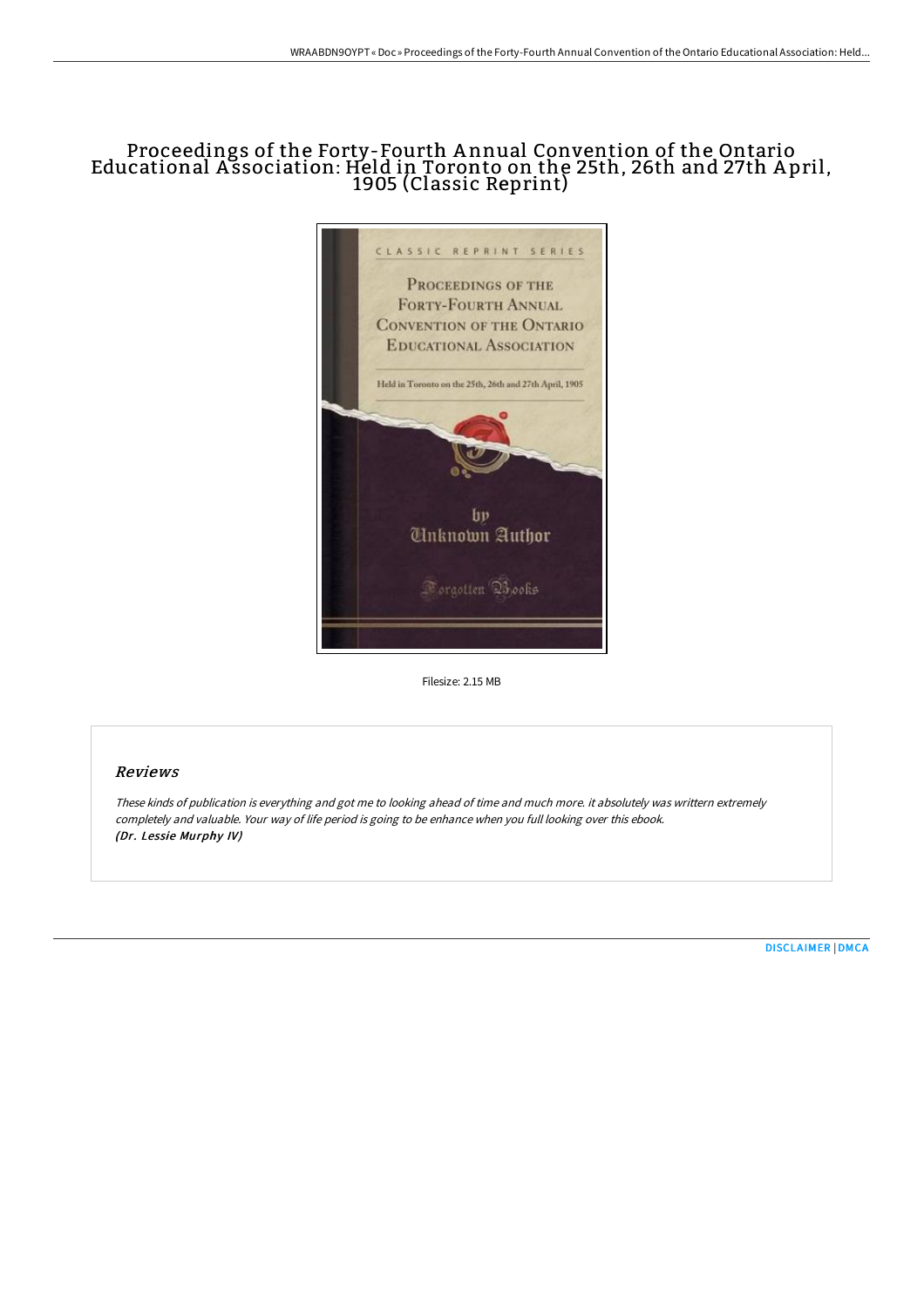### PROCEEDINGS OF THE FORTY-FOURTH ANNUAL CONVENTION OF THE ONTARIO EDUCATIONAL ASSOCIATION: HELD IN TORONTO ON THE 25TH, 26TH AND 27TH APRIL, 1905 (CLASSIC REPRINT)



To download Proceedings of the Forty-Fourth Annual Convention of the Ontario Educational Association: Held in Toronto on the 25th, 26th and 27th April, 1905 (Classic Reprint) eBook, you should refer to the web link beneath and save the document or have access to other information which might be have conjunction with PROCEEDINGS OF THE FORTY-FOURTH ANNUAL CONVENTION OF THE ONTARIO EDUCATIONAL ASSOCIATION: HELD IN TORONTO ON THE 25TH, 26TH AND 27TH APRIL, 1905 (CLASSIC REPRINT) book.

Forgotten Books, United States, 2016. Paperback. Book Condition: New. 229 x 152 mm. Language: English . Brand New Book \*\*\*\*\* Print on Demand \*\*\*\*\*.Excerpt from Proceedings of the Forty-Fourth Annual Convention of the Ontario Educational Association: Held in Toronto on the 25th, 26th and 27th April, 1905 The Association met in the West Hall of the University of Toronto at 8 p.m., Rev. Chancellor Burwash in the chair. Rev. Dr. Potts opened the meeting with prayer. Moved by Mr. John Dearness, seconded by Mr. William Scott, that the Minutes of the last meeting having been printed and distributed they be taken as read, and are now confirmed. Carried. Communications were read from: 1. Mr. John Spence, Secretary Toronto Teachers Association, conveying fraternal greetings. 2. Mr. W. H. Johnston, Secretary West Huron Teachers Association, containing resolutions passed by said Association disapproving of (a) School Centralization, (b) the Public School Curriculum, (c) the present history books, and (d) in favor of grading the Public Schools, and favoring the employment of experienced teachers only, in graded schools. 3. Mr. J. M. McCutcheon, Secretary St. Thomas Teachers Institute, containing resolutions adopted by said Institute favoring the formation of a Provincial Union of teachers, and also favoring the introduction of the Metric System of Weights and Measures. About the Publisher Forgotten Books publishes hundreds of thousands of rare and classic books. Find more at This book is a reproduction of an important historical work. Forgotten Books uses state-of-the-art technology to digitally reconstruct the work, preserving the original format whilst repairing imperfections present in the aged copy. In rare cases, an imperfection in the original, such as a blemish or missing page, may be replicated in our edition. We do, however, repair the vast majority of imperfections successfully; any imperfections that remain are intentionally left to...

 $\mathbf{m}$ Read Proceedings of the [Forty-Fourth](http://techno-pub.tech/proceedings-of-the-forty-fourth-annual-conventio.html) Annual Convention of the Ontario Educational Association: Held in Toronto on the 25th, 26th and 27th April, 1905 (Classic Reprint) Online

Download PDF Proceedings of the [Forty-Fourth](http://techno-pub.tech/proceedings-of-the-forty-fourth-annual-conventio.html) Annual Convention of the Ontario Educational Association: Held in Toronto on the 25th, 26th and 27th April, 1905 (Classic Reprint)